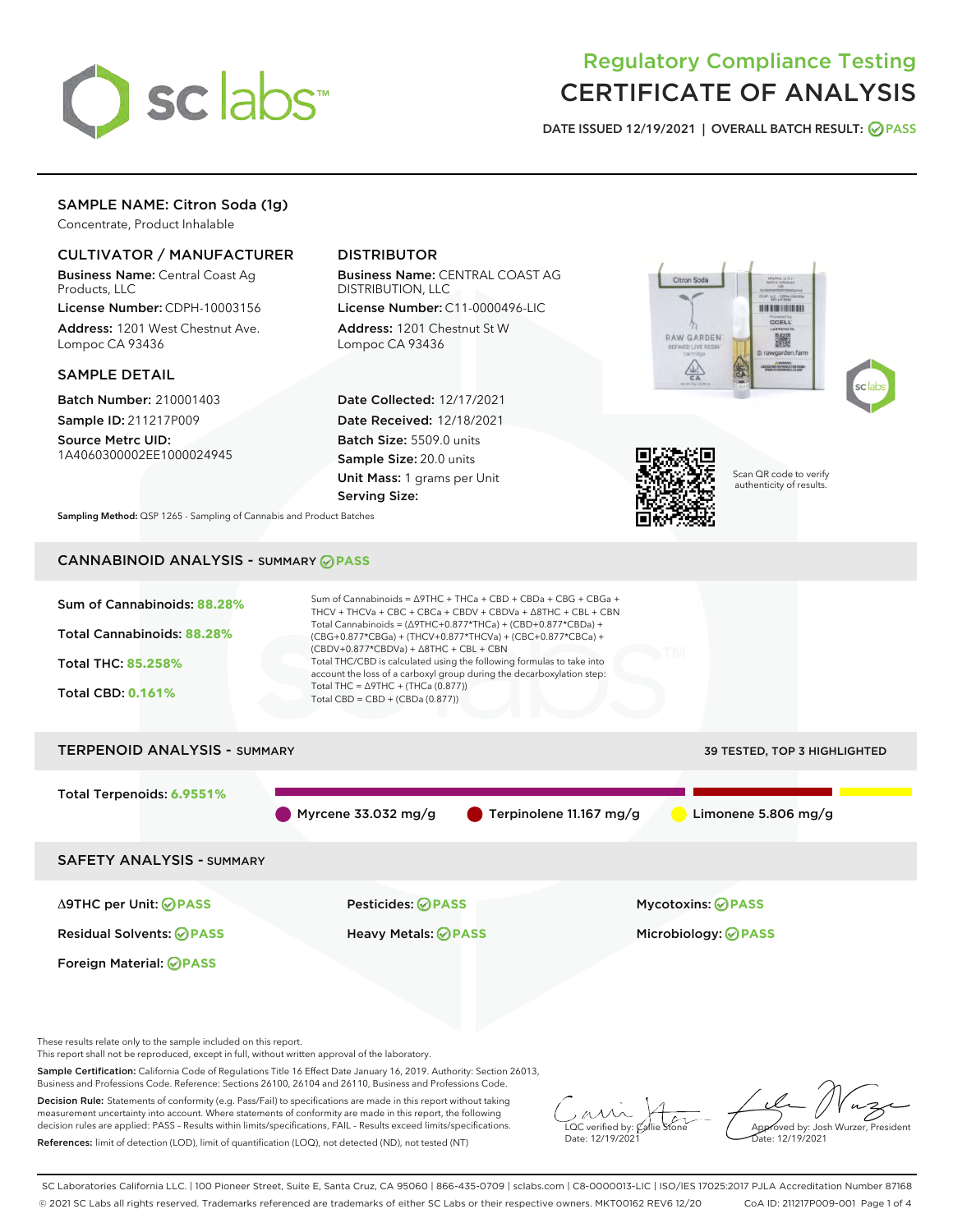



CITRON SODA (1G) | DATE ISSUED 12/19/2021 | OVERALL BATCH RESULT: @ PASS

## CANNABINOID TEST RESULTS - 12/18/2021 2 PASS

Tested by high-performance liquid chromatography with diode-array detection (HPLC-DAD). **Method:** QSP 1157 - Analysis of Cannabinoids by HPLC-DAD

#### TOTAL CANNABINOIDS: **88.28%**

Total Cannabinoids (Total THC) + (Total CBD) + (Total CBG) + (Total THCV) + (Total CBC) + (Total CBDV) + ∆8THC + CBL + CBN

TOTAL THC: **85.258%** Total THC (∆9THC+0.877\*THCa)

TOTAL CBD: **0.161%**

Total CBD (CBD+0.877\*CBDa)

TOTAL CBG: 1.985% Total CBG (CBG+0.877\*CBGa)

TOTAL THCV: 0.45% Total THCV (THCV+0.877\*THCVa)

TOTAL CBC: ND Total CBC (CBC+0.877\*CBCa)

TOTAL CBDV: ND Total CBDV (CBDV+0.877\*CBDVa)

| <b>COMPOUND</b>  | LOD/LOQ<br>(mg/g)          | <b>MEASUREMENT</b><br><b>UNCERTAINTY</b><br>(mg/g) | <b>RESULT</b><br>(mg/g) | <b>RESULT</b><br>(%) |
|------------------|----------------------------|----------------------------------------------------|-------------------------|----------------------|
| <b>A9THC</b>     | 0.06 / 0.26                | ±29.329                                            | 852.58                  | 85.258               |
| <b>CBG</b>       | 0.06/0.19                  | ±0.782                                             | 19.85                   | 1.985                |
| <b>THCV</b>      | 0.1 / 0.2                  | ±0.22                                              | 4.5                     | 0.45                 |
| <b>CBN</b>       | 0.1/0.3                    | ±0.17                                              | 2.6                     | 0.26                 |
| $\triangle$ 8THC | 0.1/0.4                    | ±0.14                                              | 1.7                     | 0.17                 |
| <b>CBD</b>       | 0.07/0.29                  | ±0.075                                             | 1.61                    | 0.161                |
| <b>THCa</b>      | 0.05/0.14                  | N/A                                                | <b>ND</b>               | <b>ND</b>            |
| <b>THCVa</b>     | 0.07/0.20                  | N/A                                                | <b>ND</b>               | <b>ND</b>            |
| <b>CBDa</b>      | 0.02/0.19                  | N/A                                                | <b>ND</b>               | <b>ND</b>            |
| <b>CBDV</b>      | 0.04 / 0.15                | N/A                                                | <b>ND</b>               | <b>ND</b>            |
| <b>CBDVa</b>     | 0.03/0.53                  | N/A                                                | <b>ND</b>               | <b>ND</b>            |
| <b>CBGa</b>      | 0.1 / 0.2                  | N/A                                                | <b>ND</b>               | <b>ND</b>            |
| <b>CBL</b>       | 0.06 / 0.24                | N/A                                                | <b>ND</b>               | <b>ND</b>            |
| <b>CBC</b>       | 0.2 / 0.5                  | N/A                                                | <b>ND</b>               | <b>ND</b>            |
| <b>CBCa</b>      | 0.07/0.28                  | N/A                                                | <b>ND</b>               | <b>ND</b>            |
|                  | <b>SUM OF CANNABINOIDS</b> |                                                    | 882.8 mg/g              | 88.28%               |

#### **UNIT MASS: 1 grams per Unit**

| ∆9THC per Unit                         | 1120 per-package limit | 852.58 mg/unit | <b>PASS</b> |
|----------------------------------------|------------------------|----------------|-------------|
| <b>Total THC per Unit</b>              |                        | 852.58 mg/unit |             |
| <b>CBD per Unit</b>                    |                        | $1.61$ mg/unit |             |
| <b>Total CBD per Unit</b>              |                        | $1.61$ mg/unit |             |
| <b>Sum of Cannabinoids</b><br>per Unit |                        | 882.8 mg/unit  |             |
| <b>Total Cannabinoids</b><br>per Unit  |                        | 882.8 mg/unit  |             |

# TERPENOID TEST RESULTS - 12/19/2021

Terpene analysis utilizing gas chromatography-flame ionization detection (GC-FID). **Method:** QSP 1192 - Analysis of Terpenoids by GC-FID

| <b>COMPOUND</b>         | LOD/LOQ<br>(mg/g)    | <b>MEASUREMENT</b><br><b>UNCERTAINTY</b><br>(mg/g) | <b>RESULT</b><br>(mg/g)                         | <b>RESULT</b><br>(%) |
|-------------------------|----------------------|----------------------------------------------------|-------------------------------------------------|----------------------|
| <b>Myrcene</b>          | 0.008 / 0.025        | ±0.4261                                            | 33.032                                          | 3.3032               |
| Terpinolene             | 0.008 / 0.026        | ±0.2289                                            | 11.167                                          | 1.1167               |
| Limonene                | 0.005 / 0.016        | ±0.0830                                            | 5.806                                           | 0.5806               |
| Ocimene                 | 0.011 / 0.038        | ±0.1358                                            | 4.232                                           | 0.4232               |
| $\beta$ Caryophyllene   | 0.004 / 0.012        | ±0.1211                                            | 3.403                                           | 0.3403               |
| $\alpha$ Pinene         | 0.005 / 0.017        | ±0.0257                                            | 2.984                                           | 0.2984               |
| $\beta$ Pinene          | 0.004 / 0.014        | ±0.0310                                            | 2.695                                           | 0.2695               |
| Linalool                | 0.009/0.032          | ±0.0360                                            | 0.947                                           | 0.0947               |
| $\alpha$ Humulene       | 0.009 / 0.029        | ±0.0269                                            | 0.837                                           | 0.0837               |
| Terpineol               | 0.016 / 0.055        | ±0.0494                                            | 0.804                                           | 0.0804               |
| trans-β-Farnesene       | 0.008 / 0.025        | ±0.0243                                            | 0.685                                           | 0.0685               |
| 3 Carene                | 0.005 / 0.018        | ±0.0060                                            | 0.424                                           | 0.0424               |
| $\alpha$ Phellandrene   | 0.006 / 0.020        | ±0.0056                                            | 0.415                                           | 0.0415               |
| $\alpha$ Terpinene      | 0.005 / 0.017        | ±0.0050                                            | 0.333                                           | 0.0333               |
| Fenchol                 | 0.010 / 0.034        | ±0.0120                                            | 0.309                                           | 0.0309               |
| Guaiol                  | <i>0.009 / 0.030</i> | ±0.0134                                            | 0.283                                           | 0.0283               |
| $\gamma$ Terpinene      | 0.006 / 0.018        | ±0.0047                                            | 0.269                                           | 0.0269               |
| <b>Nerolidol</b>        | 0.009 / 0.028        | ±0.0096                                            | 0.153                                           | 0.0153               |
| Camphene                | 0.005 / 0.015        | ±0.0017                                            | 0.149                                           | 0.0149               |
| Valencene               | 0.009 / 0.030        | ±0.0098                                            | 0.142                                           | 0.0142               |
| $\alpha$ Cedrene        | 0.005 / 0.016        | ±0.0025                                            | 0.084                                           | 0.0084               |
| <b>Borneol</b>          | 0.005 / 0.016        | ±0.0034                                            | 0.080                                           | 0.0080               |
| p-Cymene                | 0.005 / 0.016        | ±0.0021                                            | 0.077                                           | 0.0077               |
| Fenchone                | 0.009 / 0.028        | ±0.0019                                            | 0.066                                           | 0.0066               |
| $\alpha$ Bisabolol      | 0.008 / 0.026        | ±0.0030                                            | 0.056                                           | 0.0056               |
| Sabinene                | 0.004 / 0.014        | ±0.0006                                            | 0.052                                           | 0.0052               |
| Caryophyllene<br>Oxide  | 0.010 / 0.033        | ±0.0021                                            | 0.045                                           | 0.0045               |
| Citronellol             | 0.003 / 0.010        | ±0.0011                                            | 0.022                                           | 0.0022               |
| Sabinene Hydrate        | 0.006 / 0.022        | N/A                                                | $<$ LOQ                                         | $<$ LOQ              |
| Isoborneol              | 0.004 / 0.012        | N/A                                                | <loq< th=""><th><loq< th=""></loq<></th></loq<> | <loq< th=""></loq<>  |
| Eucalyptol              | 0.006 / 0.018        | N/A                                                | ND                                              | ND                   |
| (-)-Isopulegol          | 0.005 / 0.016        | N/A                                                | <b>ND</b>                                       | ND                   |
| Camphor                 | 0.006 / 0.019        | N/A                                                | <b>ND</b>                                       | ND                   |
| Menthol                 | 0.008 / 0.025        | N/A                                                | ND                                              | ND                   |
| Nerol                   | 0.003 / 0.011        | N/A                                                | ND                                              | ND                   |
| R-(+)-Pulegone          | 0.003 / 0.011        | N/A                                                | <b>ND</b>                                       | ND                   |
| Geraniol                | 0.002 / 0.007        | N/A                                                | ND                                              | ND                   |
| <b>Geranyl Acetate</b>  | 0.004 / 0.014        | N/A                                                | ND                                              | ND                   |
| Cedrol                  | 0.008 / 0.027        | N/A                                                | <b>ND</b>                                       | ND                   |
| <b>TOTAL TERPENOIDS</b> |                      |                                                    | 69.551 mg/g                                     | 6.9551%              |

SC Laboratories California LLC. | 100 Pioneer Street, Suite E, Santa Cruz, CA 95060 | 866-435-0709 | sclabs.com | C8-0000013-LIC | ISO/IES 17025:2017 PJLA Accreditation Number 87168 © 2021 SC Labs all rights reserved. Trademarks referenced are trademarks of either SC Labs or their respective owners. MKT00162 REV6 12/20 CoA ID: 211217P009-001 Page 2 of 4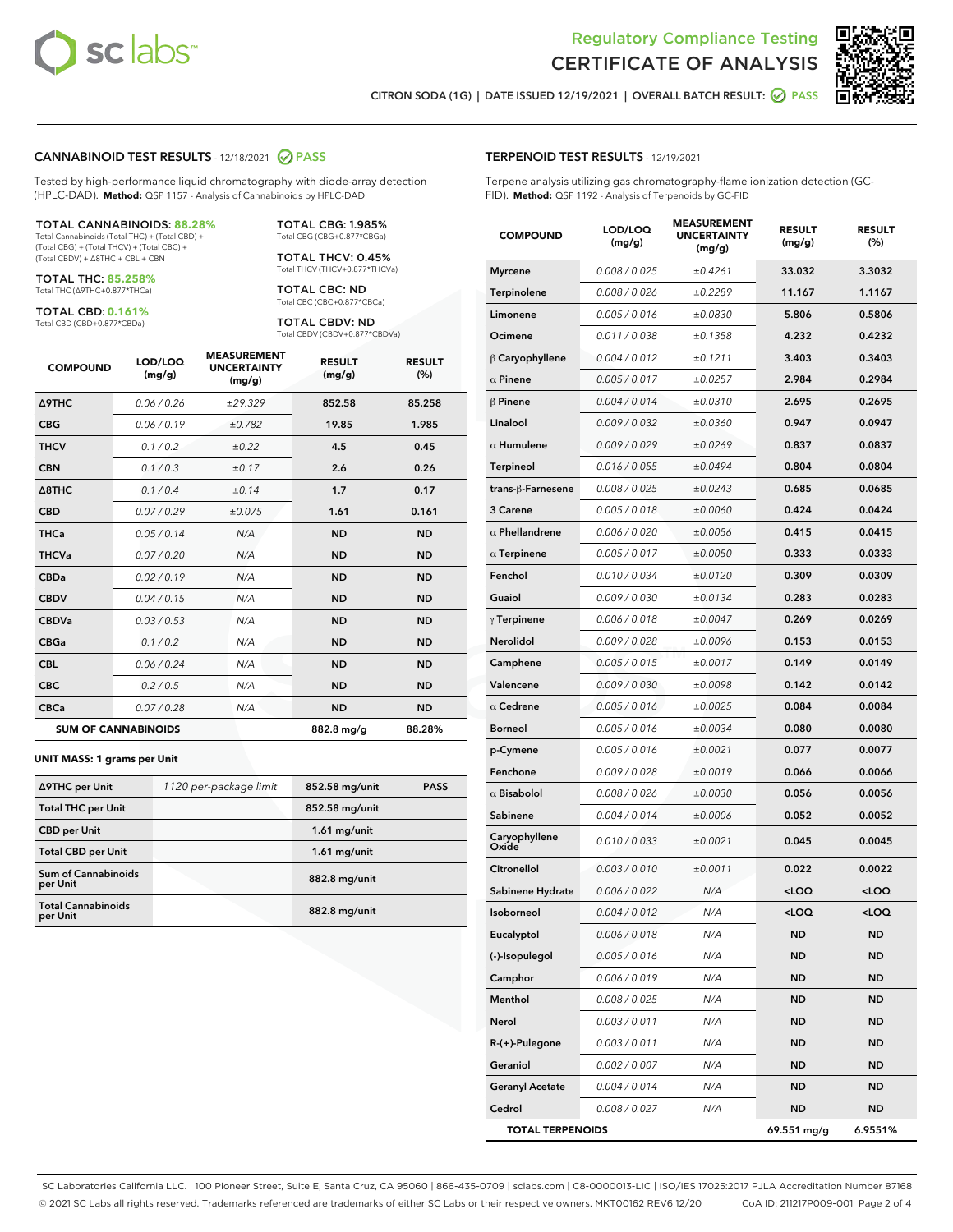



CITRON SODA (1G) | DATE ISSUED 12/19/2021 | OVERALL BATCH RESULT: O PASS

# CATEGORY 1 PESTICIDE TEST RESULTS - 12/19/2021 2 PASS

Pesticide and plant growth regulator analysis utilizing high-performance liquid chromatography-mass spectrometry (HPLC-MS) or gas chromatography-mass spectrometry (GC-MS). \*GC-MS utilized where indicated. **Method:** QSP 1212 - Analysis of Pesticides and Mycotoxins by LC-MS or QSP 1213 - Analysis of Pesticides by GC-MS

| 0.03 / 0.08<br><b>ND</b><br><b>PASS</b><br>Aldicarb<br>$\ge$ LOD<br>N/A<br>Carbofuran<br>0.02 / 0.05<br>N/A<br>$\ge$ LOD<br><b>ND</b><br><b>PASS</b><br>Chlordane*<br>0.03 / 0.08<br>$\ge$ LOD<br>N/A<br><b>ND</b><br><b>PASS</b><br>Chlorfenapyr*<br>0.03/0.10<br>$\ge$ LOD<br>N/A<br><b>ND</b><br><b>PASS</b><br>0.02 / 0.06<br>N/A<br><b>ND</b><br><b>PASS</b><br>Chlorpyrifos<br>$\ge$ LOD<br>N/A<br>Coumaphos<br>0.02 / 0.07<br><b>ND</b><br><b>PASS</b><br>$\ge$ LOD<br>Daminozide<br>0.02 / 0.07<br>N/A<br><b>ND</b><br><b>PASS</b><br>$\ge$ LOD<br><b>DDVP</b><br>0.03/0.09<br>$>$ LOD<br>N/A<br><b>ND</b><br><b>PASS</b><br>(Dichlorvos)<br>Dimethoate<br>0.03/0.08<br>$\ge$ LOD<br>N/A<br><b>PASS</b><br><b>ND</b><br>0.03 / 0.10<br>N/A<br><b>ND</b><br><b>PASS</b><br>Ethoprop(hos)<br>$>$ LOD<br>0.02 / 0.06<br>N/A<br><b>ND</b><br><b>PASS</b><br>$\ge$ LOD<br>Etofenprox<br>Fenoxycarb<br>0.03/0.08<br>$\ge$ LOD<br>N/A<br><b>ND</b><br><b>PASS</b><br>0.03/0.08<br>$\ge$ LOD<br>N/A<br><b>ND</b><br><b>PASS</b><br>Fipronil<br>Imazalil<br>0.02 / 0.06<br>$>$ LOD<br>N/A<br><b>ND</b><br><b>PASS</b><br><b>Methiocarb</b><br>0.02 / 0.07<br>$\ge$ LOD<br>N/A<br><b>ND</b><br><b>PASS</b><br>Methyl<br>0.03/0.10<br>N/A<br><b>ND</b><br>$\ge$ LOD<br><b>PASS</b><br>parathion<br>0.03/0.09<br><b>Mevinphos</b><br>$\ge$ LOD<br>N/A<br><b>ND</b><br><b>PASS</b><br>Paclobutrazol<br>0.02 / 0.05<br>N/A<br>$>$ LOD<br><b>ND</b><br><b>PASS</b><br>0.03/0.09<br>N/A<br>$\ge$ LOD<br><b>ND</b><br><b>PASS</b><br>Propoxur<br>0.03 / 0.08<br><b>ND</b><br><b>PASS</b><br>Spiroxamine<br>$\ge$ LOD<br>N/A<br>Thiacloprid<br>0.03/0.10<br>N/A<br><b>ND</b><br><b>PASS</b><br>$\ge$ LOD | <b>COMPOUND</b> | LOD/LOQ<br>$(\mu g/g)$ | <b>ACTION</b><br><b>LIMIT</b><br>$(\mu g/g)$ | <b>MEASUREMENT</b><br><b>UNCERTAINTY</b><br>$(\mu g/g)$ | <b>RESULT</b><br>$(\mu g/g)$ | <b>RESULT</b> |
|------------------------------------------------------------------------------------------------------------------------------------------------------------------------------------------------------------------------------------------------------------------------------------------------------------------------------------------------------------------------------------------------------------------------------------------------------------------------------------------------------------------------------------------------------------------------------------------------------------------------------------------------------------------------------------------------------------------------------------------------------------------------------------------------------------------------------------------------------------------------------------------------------------------------------------------------------------------------------------------------------------------------------------------------------------------------------------------------------------------------------------------------------------------------------------------------------------------------------------------------------------------------------------------------------------------------------------------------------------------------------------------------------------------------------------------------------------------------------------------------------------------------------------------------------------------------------------------------------------------------------------------------------------------------------------------------|-----------------|------------------------|----------------------------------------------|---------------------------------------------------------|------------------------------|---------------|
|                                                                                                                                                                                                                                                                                                                                                                                                                                                                                                                                                                                                                                                                                                                                                                                                                                                                                                                                                                                                                                                                                                                                                                                                                                                                                                                                                                                                                                                                                                                                                                                                                                                                                                |                 |                        |                                              |                                                         |                              |               |
|                                                                                                                                                                                                                                                                                                                                                                                                                                                                                                                                                                                                                                                                                                                                                                                                                                                                                                                                                                                                                                                                                                                                                                                                                                                                                                                                                                                                                                                                                                                                                                                                                                                                                                |                 |                        |                                              |                                                         |                              |               |
|                                                                                                                                                                                                                                                                                                                                                                                                                                                                                                                                                                                                                                                                                                                                                                                                                                                                                                                                                                                                                                                                                                                                                                                                                                                                                                                                                                                                                                                                                                                                                                                                                                                                                                |                 |                        |                                              |                                                         |                              |               |
|                                                                                                                                                                                                                                                                                                                                                                                                                                                                                                                                                                                                                                                                                                                                                                                                                                                                                                                                                                                                                                                                                                                                                                                                                                                                                                                                                                                                                                                                                                                                                                                                                                                                                                |                 |                        |                                              |                                                         |                              |               |
|                                                                                                                                                                                                                                                                                                                                                                                                                                                                                                                                                                                                                                                                                                                                                                                                                                                                                                                                                                                                                                                                                                                                                                                                                                                                                                                                                                                                                                                                                                                                                                                                                                                                                                |                 |                        |                                              |                                                         |                              |               |
|                                                                                                                                                                                                                                                                                                                                                                                                                                                                                                                                                                                                                                                                                                                                                                                                                                                                                                                                                                                                                                                                                                                                                                                                                                                                                                                                                                                                                                                                                                                                                                                                                                                                                                |                 |                        |                                              |                                                         |                              |               |
|                                                                                                                                                                                                                                                                                                                                                                                                                                                                                                                                                                                                                                                                                                                                                                                                                                                                                                                                                                                                                                                                                                                                                                                                                                                                                                                                                                                                                                                                                                                                                                                                                                                                                                |                 |                        |                                              |                                                         |                              |               |
|                                                                                                                                                                                                                                                                                                                                                                                                                                                                                                                                                                                                                                                                                                                                                                                                                                                                                                                                                                                                                                                                                                                                                                                                                                                                                                                                                                                                                                                                                                                                                                                                                                                                                                |                 |                        |                                              |                                                         |                              |               |
|                                                                                                                                                                                                                                                                                                                                                                                                                                                                                                                                                                                                                                                                                                                                                                                                                                                                                                                                                                                                                                                                                                                                                                                                                                                                                                                                                                                                                                                                                                                                                                                                                                                                                                |                 |                        |                                              |                                                         |                              |               |
|                                                                                                                                                                                                                                                                                                                                                                                                                                                                                                                                                                                                                                                                                                                                                                                                                                                                                                                                                                                                                                                                                                                                                                                                                                                                                                                                                                                                                                                                                                                                                                                                                                                                                                |                 |                        |                                              |                                                         |                              |               |
|                                                                                                                                                                                                                                                                                                                                                                                                                                                                                                                                                                                                                                                                                                                                                                                                                                                                                                                                                                                                                                                                                                                                                                                                                                                                                                                                                                                                                                                                                                                                                                                                                                                                                                |                 |                        |                                              |                                                         |                              |               |
|                                                                                                                                                                                                                                                                                                                                                                                                                                                                                                                                                                                                                                                                                                                                                                                                                                                                                                                                                                                                                                                                                                                                                                                                                                                                                                                                                                                                                                                                                                                                                                                                                                                                                                |                 |                        |                                              |                                                         |                              |               |
|                                                                                                                                                                                                                                                                                                                                                                                                                                                                                                                                                                                                                                                                                                                                                                                                                                                                                                                                                                                                                                                                                                                                                                                                                                                                                                                                                                                                                                                                                                                                                                                                                                                                                                |                 |                        |                                              |                                                         |                              |               |
|                                                                                                                                                                                                                                                                                                                                                                                                                                                                                                                                                                                                                                                                                                                                                                                                                                                                                                                                                                                                                                                                                                                                                                                                                                                                                                                                                                                                                                                                                                                                                                                                                                                                                                |                 |                        |                                              |                                                         |                              |               |
|                                                                                                                                                                                                                                                                                                                                                                                                                                                                                                                                                                                                                                                                                                                                                                                                                                                                                                                                                                                                                                                                                                                                                                                                                                                                                                                                                                                                                                                                                                                                                                                                                                                                                                |                 |                        |                                              |                                                         |                              |               |
|                                                                                                                                                                                                                                                                                                                                                                                                                                                                                                                                                                                                                                                                                                                                                                                                                                                                                                                                                                                                                                                                                                                                                                                                                                                                                                                                                                                                                                                                                                                                                                                                                                                                                                |                 |                        |                                              |                                                         |                              |               |
|                                                                                                                                                                                                                                                                                                                                                                                                                                                                                                                                                                                                                                                                                                                                                                                                                                                                                                                                                                                                                                                                                                                                                                                                                                                                                                                                                                                                                                                                                                                                                                                                                                                                                                |                 |                        |                                              |                                                         |                              |               |
|                                                                                                                                                                                                                                                                                                                                                                                                                                                                                                                                                                                                                                                                                                                                                                                                                                                                                                                                                                                                                                                                                                                                                                                                                                                                                                                                                                                                                                                                                                                                                                                                                                                                                                |                 |                        |                                              |                                                         |                              |               |
|                                                                                                                                                                                                                                                                                                                                                                                                                                                                                                                                                                                                                                                                                                                                                                                                                                                                                                                                                                                                                                                                                                                                                                                                                                                                                                                                                                                                                                                                                                                                                                                                                                                                                                |                 |                        |                                              |                                                         |                              |               |
|                                                                                                                                                                                                                                                                                                                                                                                                                                                                                                                                                                                                                                                                                                                                                                                                                                                                                                                                                                                                                                                                                                                                                                                                                                                                                                                                                                                                                                                                                                                                                                                                                                                                                                |                 |                        |                                              |                                                         |                              |               |
|                                                                                                                                                                                                                                                                                                                                                                                                                                                                                                                                                                                                                                                                                                                                                                                                                                                                                                                                                                                                                                                                                                                                                                                                                                                                                                                                                                                                                                                                                                                                                                                                                                                                                                |                 |                        |                                              |                                                         |                              |               |

### CATEGORY 2 PESTICIDE TEST RESULTS - 12/19/2021 @ PASS

| <b>COMPOUND</b>          | LOD/LOO<br>$(\mu g/g)$ | <b>ACTION</b><br>LIMIT<br>$(\mu g/g)$ | <b>MEASUREMENT</b><br><b>UNCERTAINTY</b><br>$(\mu g/g)$ | <b>RESULT</b><br>$(\mu g/g)$ | <b>RESULT</b> |  |
|--------------------------|------------------------|---------------------------------------|---------------------------------------------------------|------------------------------|---------------|--|
| Abamectin                | 0.03/0.10              | 0.1                                   | N/A                                                     | <b>ND</b>                    | <b>PASS</b>   |  |
| Acephate                 | 0.02/0.07              | 0.1                                   | N/A                                                     | <b>ND</b>                    | <b>PASS</b>   |  |
| Acequinocyl              | 0.02/0.07              | 0.1                                   | N/A                                                     | <b>ND</b>                    | <b>PASS</b>   |  |
| Acetamiprid              | 0.02/0.05              | 0.1                                   | N/A                                                     | <b>ND</b>                    | <b>PASS</b>   |  |
| Azoxystrobin             | 0.02/0.07              | 0.1                                   | N/A                                                     | <b>ND</b>                    | <b>PASS</b>   |  |
| <b>Bifenazate</b>        | 0.01/0.04              | 0.1                                   | N/A                                                     | <b>ND</b>                    | <b>PASS</b>   |  |
| <b>Bifenthrin</b>        | 0.02 / 0.05            | 3                                     | N/A                                                     | <b>ND</b>                    | <b>PASS</b>   |  |
| <b>Boscalid</b>          | 0.03/0.09              | 0.1                                   | N/A                                                     | <b>ND</b>                    | <b>PASS</b>   |  |
| Captan                   | 0.19/0.57              | 0.7                                   | N/A                                                     | <b>ND</b>                    | <b>PASS</b>   |  |
| Carbaryl                 | 0.02 / 0.06            | 0.5                                   | N/A                                                     | <b>ND</b>                    | <b>PASS</b>   |  |
| Chlorantranilip-<br>role | 0.04/0.12              | 10                                    | N/A                                                     | <b>ND</b>                    | <b>PASS</b>   |  |
| Clofentezine             | 0.03/0.09              | 0.1                                   | N/A                                                     | <b>ND</b>                    | <b>PASS</b>   |  |

# CATEGORY 2 PESTICIDE TEST RESULTS - 12/19/2021 continued

| <b>COMPOUND</b>               | LOD/LOQ<br>(µg/g) | <b>ACTION</b><br>LIMIT<br>$(\mu g/g)$ | <b>MEASUREMENT</b><br><b>UNCERTAINTY</b><br>(µg/g) | <b>RESULT</b><br>(µg/g) | <b>RESULT</b> |
|-------------------------------|-------------------|---------------------------------------|----------------------------------------------------|-------------------------|---------------|
| Cyfluthrin                    | 0.12 / 0.38       | 2                                     | N/A                                                | ND                      | <b>PASS</b>   |
| Cypermethrin                  | 0.11 / 0.32       | $\mathbf{1}$                          | N/A                                                | ND                      | <b>PASS</b>   |
| Diazinon                      | 0.02 / 0.05       | 0.1                                   | N/A                                                | ND                      | <b>PASS</b>   |
| Dimethomorph                  | 0.03 / 0.09       | $\overline{2}$                        | N/A                                                | ND                      | <b>PASS</b>   |
| Etoxazole                     | 0.02 / 0.06       | 0.1                                   | N/A                                                | ND                      | <b>PASS</b>   |
| Fenhexamid                    | 0.03 / 0.09       | 0.1                                   | N/A                                                | ND                      | <b>PASS</b>   |
| Fenpyroximate                 | 0.02 / 0.06       | 0.1                                   | N/A                                                | ND                      | <b>PASS</b>   |
| Flonicamid                    | 0.03 / 0.10       | 0.1                                   | N/A                                                | ND                      | <b>PASS</b>   |
| Fludioxonil                   | 0.03 / 0.10       | 0.1                                   | N/A                                                | ND                      | <b>PASS</b>   |
| Hexythiazox                   | 0.02 / 0.07       | 0.1                                   | N/A                                                | <b>ND</b>               | <b>PASS</b>   |
| Imidacloprid                  | 0.04 / 0.11       | 5                                     | N/A                                                | ND                      | <b>PASS</b>   |
| Kresoxim-methyl               | 0.02 / 0.07       | 0.1                                   | N/A                                                | ND                      | <b>PASS</b>   |
| Malathion                     | 0.03 / 0.09       | 0.5                                   | N/A                                                | ND                      | <b>PASS</b>   |
| Metalaxyl                     | 0.02 / 0.07       | $\overline{c}$                        | N/A                                                | <b>ND</b>               | <b>PASS</b>   |
| Methomyl                      | 0.03 / 0.10       | $\mathcal{I}$                         | N/A                                                | <b>ND</b>               | <b>PASS</b>   |
| Myclobutanil                  | 0.03 / 0.09       | 0.1                                   | N/A                                                | <b>ND</b>               | <b>PASS</b>   |
| Naled                         | 0.02 / 0.07       | 0.1                                   | N/A                                                | ND                      | <b>PASS</b>   |
| Oxamyl                        | 0.04 / 0.11       | 0.5                                   | N/A                                                | ND                      | PASS          |
| Pentachloronitro-<br>benzene* | 0.03 / 0.09       | 0.1                                   | N/A                                                | ND                      | <b>PASS</b>   |
| Permethrin                    | 0.04 / 0.12       | 0.5                                   | N/A                                                | <b>ND</b>               | <b>PASS</b>   |
| Phosmet                       | 0.03 / 0.10       | 0.1                                   | N/A                                                | <b>ND</b>               | <b>PASS</b>   |
| Piperonylbu-<br>toxide        | 0.02 / 0.07       | 3                                     | N/A                                                | ND                      | <b>PASS</b>   |
| Prallethrin                   | 0.03 / 0.08       | 0.1                                   | N/A                                                | <b>ND</b>               | <b>PASS</b>   |
| Propiconazole                 | 0.02 / 0.07       | 0.1                                   | N/A                                                | ND                      | <b>PASS</b>   |
| Pyrethrins                    | 0.04 / 0.12       | 0.5                                   | N/A                                                | ND                      | <b>PASS</b>   |
| Pyridaben                     | 0.02 / 0.07       | 0.1                                   | N/A                                                | ND                      | <b>PASS</b>   |
| Spinetoram                    | 0.02 / 0.07       | 0.1                                   | N/A                                                | ND                      | PASS          |
| Spinosad                      | 0.02 / 0.07       | 0.1                                   | N/A                                                | ND                      | PASS          |
| Spiromesifen                  | 0.02 / 0.05       | 0.1                                   | N/A                                                | <b>ND</b>               | <b>PASS</b>   |
| Spirotetramat                 | 0.02 / 0.06       | 0.1                                   | N/A                                                | ND                      | <b>PASS</b>   |
| Tebuconazole                  | 0.02 / 0.07       | 0.1                                   | N/A                                                | ND                      | PASS          |
| Thiamethoxam                  | 0.03 / 0.10       | 5                                     | N/A                                                | ND                      | <b>PASS</b>   |
| Trifloxystrobin               | 0.03 / 0.08       | 0.1                                   | N/A                                                | <b>ND</b>               | <b>PASS</b>   |

SC Laboratories California LLC. | 100 Pioneer Street, Suite E, Santa Cruz, CA 95060 | 866-435-0709 | sclabs.com | C8-0000013-LIC | ISO/IES 17025:2017 PJLA Accreditation Number 87168 © 2021 SC Labs all rights reserved. Trademarks referenced are trademarks of either SC Labs or their respective owners. MKT00162 REV6 12/20 CoA ID: 211217P009-001 Page 3 of 4